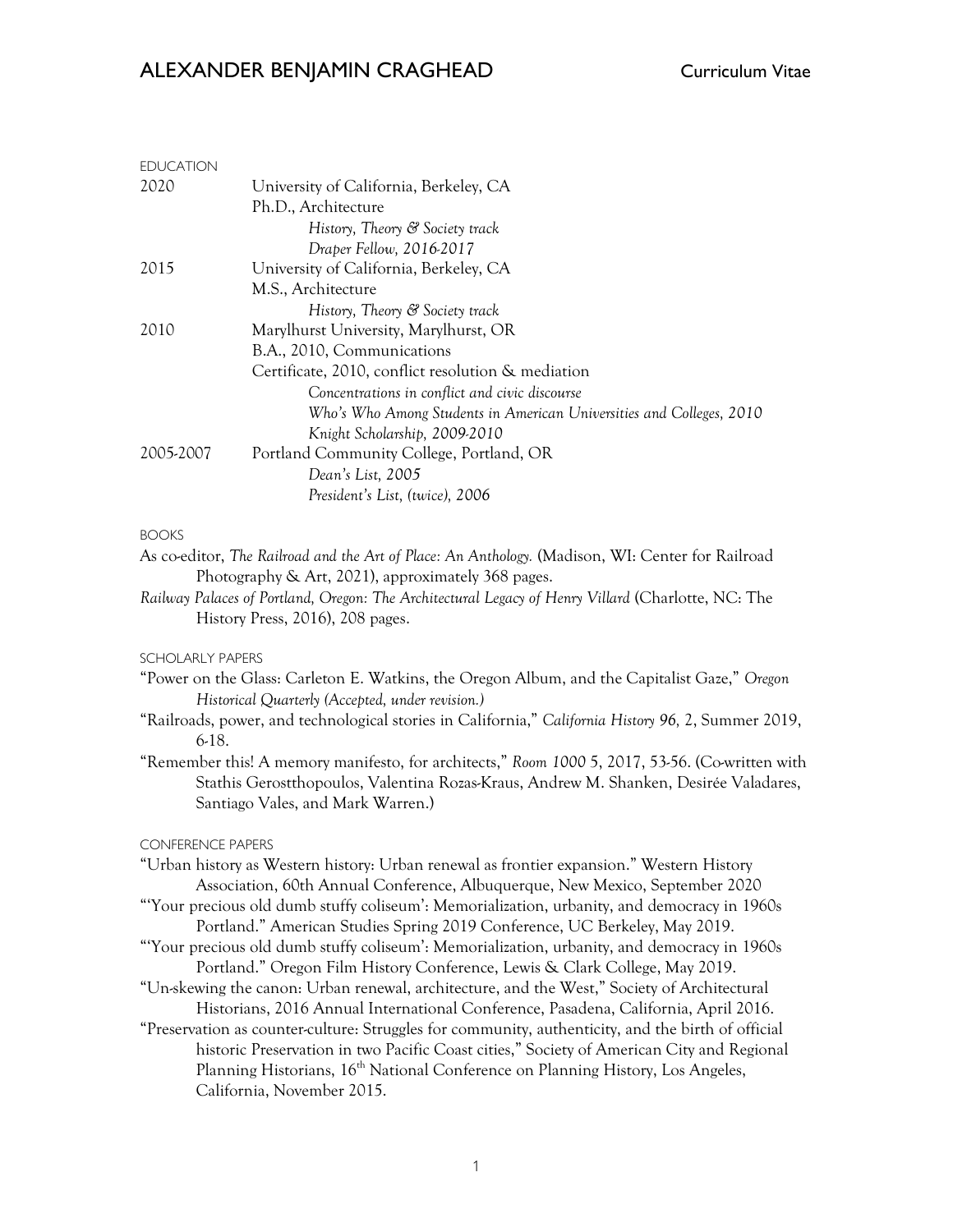ESSAYS

- "The lost dimension," Art of Writing: Pandemic Journal, UC Berkeley Townsend Center for the Humanities, May 2020. https://artofwriting.squarespace.com/pandemic-essays#/lostdimension
- "Amenities, not enemies: The once and future San Francisco," BOOM: A Journal of California web site, July, 2014.

https://web.archive.org/web/20151006201349/http://boom.lareviewofbooks.org/amenit ies-enemies-future-san-francisco/

- "Jasmine and the good life," The Smart Set, February 1, 2018. https://thesmartset.com/jasmine-andthe-good-life/
- "NeoBohemia on the no. 12 bus," Mimeograph.org web site, June 23, 2003. An article on bus-rider culture.

https://web.archive.org/web/20031008184422/http://mimeograph.org/Old/places/03/06/neo bohemia on the number 12 bus 176.php

REVIEWS

"Some Vernacular Railroad Photography," National Railway Historical Society Bulletin, Summer 2013, 38.

CURATION and EXHIBITS

| 2020-2021 | Exhibit writer, South Portland and the Long Shadow of Urban Renewal, Architectural   |  |  |  |  |  |  |  |
|-----------|--------------------------------------------------------------------------------------|--|--|--|--|--|--|--|
|           | Heritage Center, Portland, Oregon, November 2020-March 2021.                         |  |  |  |  |  |  |  |
| 2020      | Consultant, unnamed rail-to-trail exhibit, Center for Railroad Photography & Art,    |  |  |  |  |  |  |  |
|           | Madison, Wisconsin.                                                                  |  |  |  |  |  |  |  |
| 2017-2020 | Curator, After Promontory: 150 years of transcontinental railroading. Center for     |  |  |  |  |  |  |  |
|           | Railroad Photography & Art, Madison, Wisconsin.                                      |  |  |  |  |  |  |  |
|           | Brigham Young University Art Museum, March-October, 2019.                            |  |  |  |  |  |  |  |
|           | Durham Museum, Omaha, Nebraska, MarchJuly, 2019.                                     |  |  |  |  |  |  |  |
|           | Cheyenne Depot Museum, Cheyenne, Wyoming, April-October, 2019.                       |  |  |  |  |  |  |  |
|           | Denver Public Library, May-August, 2019.                                             |  |  |  |  |  |  |  |
|           | San Mateo County History Museum, Redwood City, California, May 2019-May              |  |  |  |  |  |  |  |
|           | 2021.                                                                                |  |  |  |  |  |  |  |
|           | Carnegie Arts Center, Alliance, Nebraska, September 2019-January 2020.               |  |  |  |  |  |  |  |
|           | Hastings Museum, Hastings, Nebraska, September 2019-March 2020.                      |  |  |  |  |  |  |  |
|           | Architectural Heritage Center, Portland, Oregon, October 2019-April 2020.            |  |  |  |  |  |  |  |
|           | Saint Paul Union Depot, St. Paul, Minnesota, April 2021+                             |  |  |  |  |  |  |  |
| 2012      | Collections broker, Oregon Rail Heritage Foundation, TriMet.                         |  |  |  |  |  |  |  |
|           | Brokered between the region's transit agency and the local rail museum to facilitate |  |  |  |  |  |  |  |
|           | the preservation of a key piece of rare transit engineering.                         |  |  |  |  |  |  |  |
| 2011      | Artist, Portland Switching District Project: Preview, City Club of Portland,         |  |  |  |  |  |  |  |
|           | Portland, Oregon, March 11-April 8, 2011 (solo show).                                |  |  |  |  |  |  |  |
| 2011      | Artist, Significant Images of Railroading, railroadheritage.org, Center for Railroad |  |  |  |  |  |  |  |
|           | Photography & Art. (group digital exhibit, two images selected).                     |  |  |  |  |  |  |  |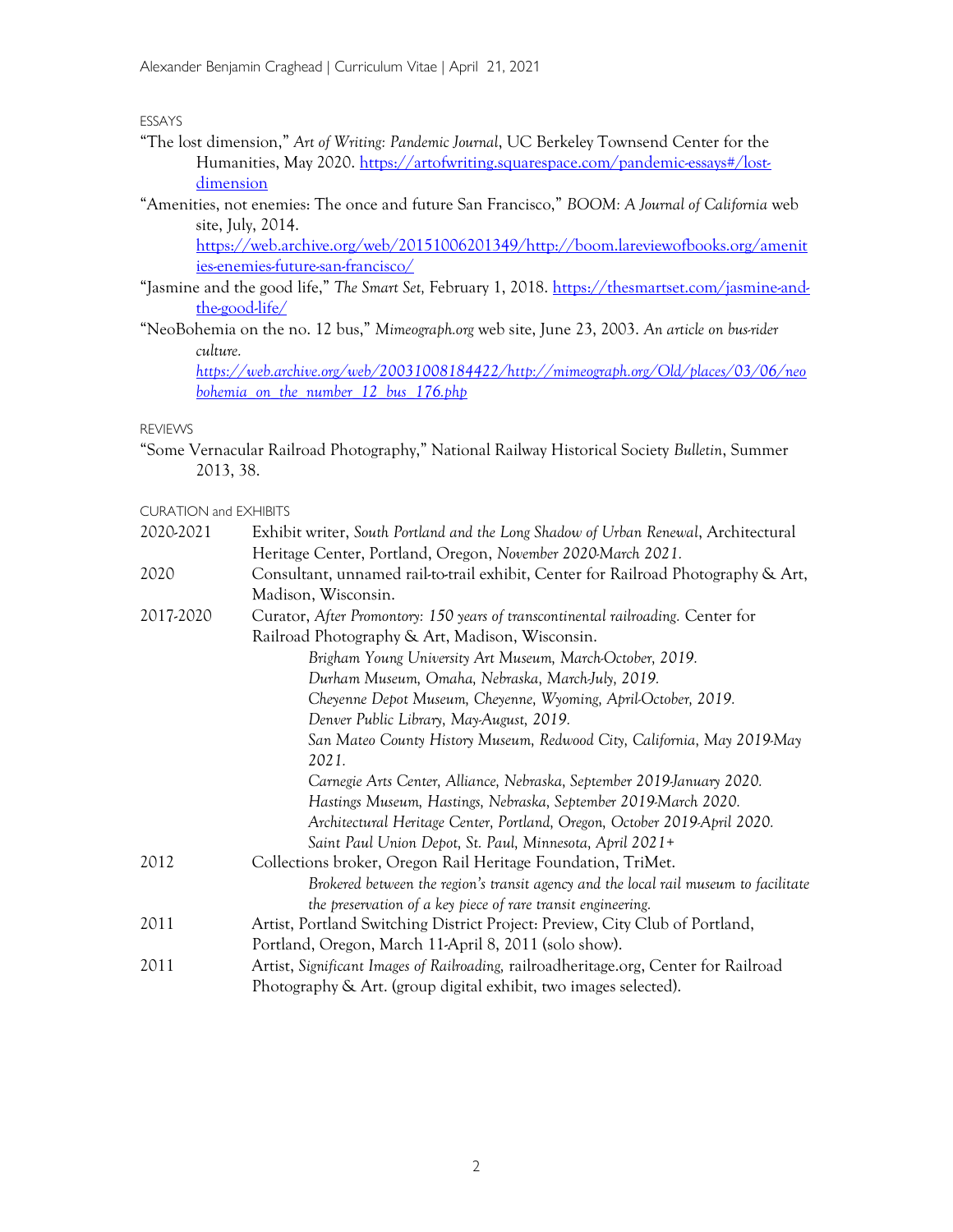#### PUBLIC HISTORY and PUBLIC SCHOLARSHIP

- "The Photograph as History: Revisiting the Portland Switching District Project," National Railway Historical Society Bulletin 82, Winter 2020, 3-19.
- "Life at the fringes," National Railway Historical Society Bulletin 81, Fall 2019, 22-37.
- "On revisitation: In conversation with Mark Ruwedel," Railroad Heritage, Spring 2019, 20-23.
- "The transcontinentals today: Railroading in the West, 150 years after Promontory," Railroad Heritage, Spring 2019, 24-31.
- "Our curator also liked: Photographs that just missed the cut for After Promontory," Railroad Heritage, Spring 2019, 40-45.
- "Looking ahead: Where is the photographer-railroad relationship going?" Railroad Heritage, Spring 2019, 52-55.

"Photography and the transcontinental project," Railroad Heritage, Fall 2018, 12-23.

- "Looking again: After Promontory: How photographers have viewed transcontinental railroads," Railroad Heritage, Summer 2018, 8-9.
- "The (rail)road belongs in the landscape: J.B. Jackson and the photographic depiction of American railroads," Railroad Heritage 47, December 2016, 14-35. This essay explores the influence of J.B. Jackson on the way that photographers have depicted the American railway in the late  $20^{th}$  and early  $21<sup>st</sup>$  centuries.
- "The modern streetcar: Transit, or time machine?" National Railway Historical Society Bulletin, Fall 2013: 4-39. A comparison between the characteristics of modern streetcar systems and those built near the turn of the 20<sup>th</sup> century, with special emphasis on urban form implications. Examines whether or not the modern streetcar movement is, as some critics argue, retrograde.
- "Railway art today," Railroad Heritage 34, September 2013, 12-35. An examination of the field of contemporary, working artists who focus on subjects relating to rail transportation. Considers connections to art history, contemporary arts.
- "The Portland switching district project: An overview," National Railroad Historical Society Bulletin, Spring 2011, 36-47.
- "Temples to a forgotten religion: The American railway depot," National Railway Historical Society Bulletin, Fall 2010: 4-43.

PUBLIC LECTURES

- "South Portland, South Auditorium, and the Architecture of Postwar Ambition." Architectural Heritage Center, Portland, Oregon, January 23, 2021.
- "Ambition and the Transcontinental Era: Railways, Architecture, & Photography in 19th C. Portland." Architectural Heritage Center, Portland, Oregon, November 25, 2019.
- "After Promontory: Photos, myths, and railroads in the American West." San Mateo County History Museum, Redwood City, California, July 17, 2019.
- With Ashlee Whitaker, "Shaking hands: Curatorial collaboration and After Promontory," Center for Railroad Photography & Art, 2019 Conversations Transcontinental conference, Brigham Young University Museum of Art, March 2019.
- "Time, audience, and the transcontinental," panel moderator, Center for Railroad Photography & Art, 2019 Conversations Transcontinental conference, Brigham Young University Museum of Art, March 2019.
- "Metropolis of the northwest: The dreams and consequences of Henry Villard's Portland," Powell's Books on Hawthorne, Portland, Oregon, August 2017 (Repeated twice for Multnomah County Library, October 2017).
- "Portland's Grand Central: The struggle for a unified passenger terminal," Oregon Rail Heritage Center, Portland, Oregon, June 2017.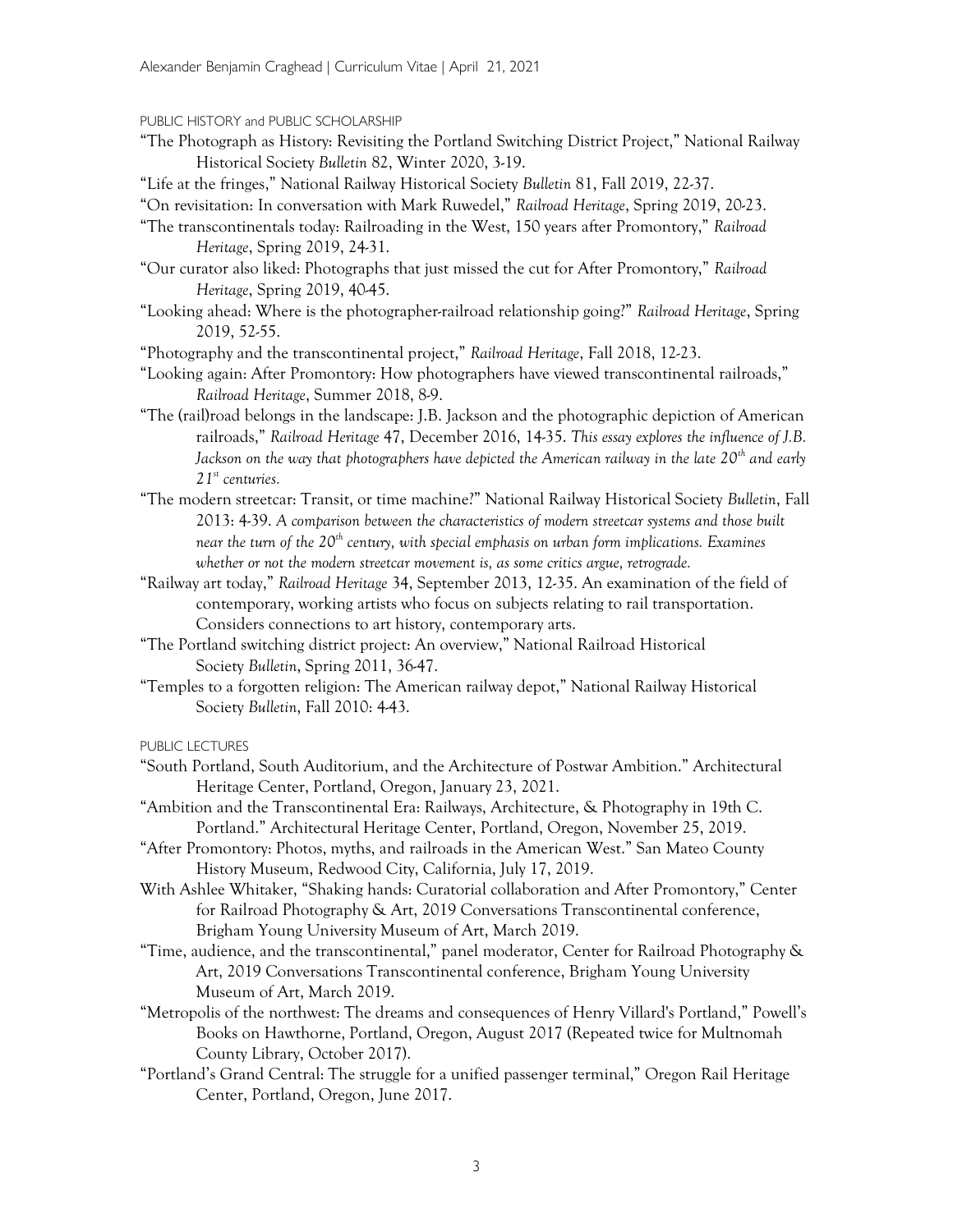- "J.B. Jackson and the archaeological turn in American photography of railroads," Center for Railroad Photography & Art, 2017 Conversations on Photography Conference, Lake Forest, Illinois, April 2017.
- "Memory, loss, and salvation: Union station(s), the Portland Hotel, and Henry Villard," Architectural Heritage Center, Portland, Oregon, March 2016.
- "Railroad journalism," panelist, Center for Railroad Photography & Art "Conversations on Photography" conference, Lake Forest College, Lake Forest, Illinois, April 2013.
- "Streetcars build a city: Portland Traction's Mount Tabor line," Architectural Heritage Center, Portland, Oregon, February 2013 (Repeated, July 2013).
- "Embracing the alone: A conversation on photography with Joel Jensen," moderator, Center for Railroad Photography & Art "Conversations on Photography" conference, Lake Forest College, April 2012.
- "Railroad architecture and the Northwest: Economics, ethos, and culture," Architectural Heritage Center, Portland, Oregon, February 2012 (Repeated, June 2013, February 2020).
- "Writing the rails: Writing professionally on railroad subjects," Pacific Northwest Chapter, National Railroad Historical Society, Portland, Oregon, January 2012.

#### ACADEMIC EMPLOYMENT

| 2021<br>Lecturer, University of California, Berkeley |                                                                               |  |  |  |  |  |
|------------------------------------------------------|-------------------------------------------------------------------------------|--|--|--|--|--|
|                                                      | Program in American Studies.                                                  |  |  |  |  |  |
| 2020-2021                                            | Instructor, University of California, Berkeley                                |  |  |  |  |  |
|                                                      | Fall Program for Freshmen                                                     |  |  |  |  |  |
| 2020-2021                                            | Reader, University of California, Berkeley                                    |  |  |  |  |  |
|                                                      | Program in American Studies.                                                  |  |  |  |  |  |
| 2019-2020                                            | Acting Instructor, University of California, Berkeley                         |  |  |  |  |  |
|                                                      | Program in American Studies.                                                  |  |  |  |  |  |
| 2017                                                 | Acting Instructor, University of California, Berkeley                         |  |  |  |  |  |
|                                                      | Lecturer for the Department of Geography and the Program in American Studies. |  |  |  |  |  |
| 2014-2019                                            | Graduate Student Instructor, University of California, Berkeley               |  |  |  |  |  |
| 2010-2015                                            | Adjunct Faculty, Communication Studies Dept., Marylhurst University           |  |  |  |  |  |

ASSISTANTSHIPS and READERSHIPS \* Asterisk indicates course was hybrid or fully online \* Reader, The Harlem Renaissance. (American Studies 101), University of California at Berkeley.

Instructors: Dr. Christine Palmer and Dr. Bryan Wagner, Spring 2021.

- \* Reader, American Themescapes. (American Studies 102), University of California at Berkeley. Instructor: Dr. Kathleen Moran and Dr. Andrew M. Shanken, Spring 2021.
- \* Reader, Learning from Disney. (Letters & Sciences 40E), University of California at Berkeley. Instructor: Dr. Kathleen Moran, Fall 2020.
- \* Reader, Everyday America. (American Studies 10), University of California at Berkeley. Instructor: Dr. Christine Palmer, Fall 2020.
- Teaching Assistant, Hollywood: The Place, the Fantasy, the Industry. (Letters & Sciences 40C), University of California at Berkeley. Instructor: Dr. Kathleen Moran, Fall 2019
- \*Teaching Assistant, Exploring the Liberal Arts (Letters & Sciences 1W), University of California at Berkeley. Instructor: Alix Schwartz, Summer 2019.
- Teaching Assistant, Hollywood: The Place, the Fantasy, the Industry. (Letters & Sciences 40C), University of California at Berkeley. Instructor: Dr. Kathleen Moran, Fall 2017
- Teaching Assistant, America at Play (American Studies 10), University of California at Berkeley. Instructor: Dr. Christine Palmer, Fall 2016.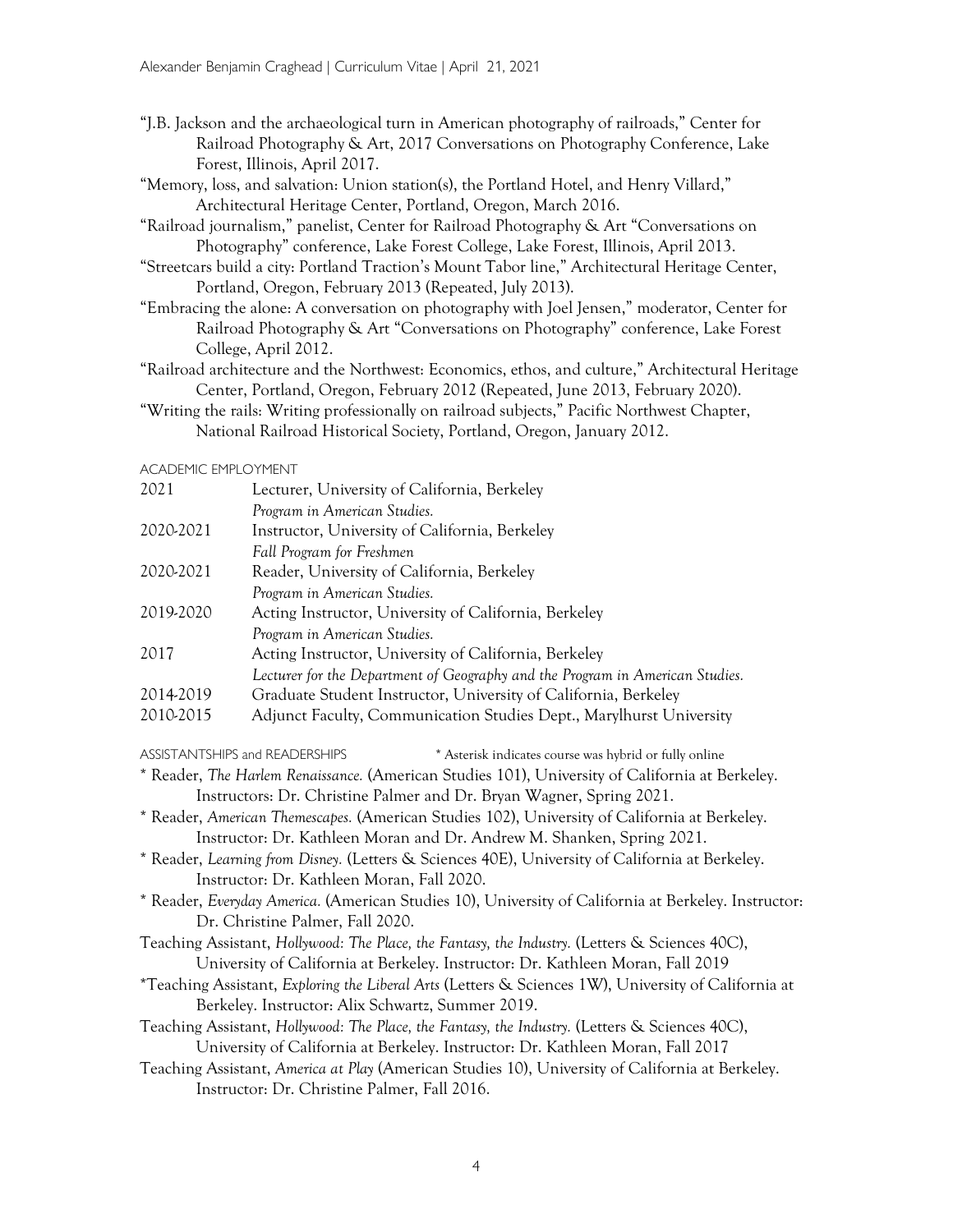- Teaching Assistant, America at Home (American Studies 10), University of California at Berkeley. Instructors: Dr. Christine Palmer and Dr. Kathleen Moran, Spring 2016.
- Teaching Assistant. Frontiers in American History and Culture (American Studies 10). University of California at Berkeley. Instructors: Dr. Christine Palmer and Dr. Mark Brilliant, Fall 2015.
- Teaching Assistant. The Birth of Consumer Society, 1880-1910 (American Studies 101). University of California at Berkeley. Instructor: Dr. Kathleen Moran, Spring 2015.
- Teaching Assistant. American Cultural Landscapes, 1600-1900 (American Studies C112A/Geography C160A/ED 169A). University of California at Berkeley. Instructor: Dr. Paul Groth, Fall 2014.
- Teaching Assistant. American Cultural Landscapes,1900-Present (American Studies C112B/Geography C160B/ED 169B). University of California at Berkeley. Instructor: Dr. Paul Groth, Spring 2014.
- COURSES TAUGHT **\*** Asterisk indicates course was hybrid or fully online
- Instructor, Senior Honors Thesis Seminar. (American Studies AS-H195), Program in American Studies, University of California at Berkeley, Fall 2021.
- Instructor, Senior Thesis Seminar. (American Studies AS191), Program in American Studies, University of California at Berkeley, Fall 2021.
- Lecturer, The American Southwest: The Construction and Mediation of Regional Identity. (American Studies AS102), Program in American Studies, University of California at Berkeley, Fall 2021.
- Instructor, Introduction to American Studies: Making in America. (X-AMERSTUD-10), Fall Program for Freshmen, University of California at Berkeley, Fall 2021.
- \* Lecturer, The Art of Advertising: Consumption and Culture in Postwar America. (American Studies
- AS101), Program in American Studies, University of California at Berkeley, Summer 2021.
- \* Instructor, Introduction to American Studies: Making in America. (X-AMERSTUD-10), Fall Program for Freshmen, University of California at Berkeley, Fall 2020.
- \* Acting Instructor, The American Southwest: The Construction and Mediation of Regional Identity. (American Studies AS102), University of California at Berkeley, Spring 2020.
- Acting Instructor, American Studies: Senior Thesis Seminar (American Studies 191), University of California at Berkeley, Spring 2019.
- Acting Instructor, American Cultural Landscapes, 1900-Present (American Studies C112B and Geography C160B), University of California at Berkeley, Spring 2017. 24 Lectures.
- \* Co-instructor. Communicating Change: Advocacy with Multiple Stakeholders (COL 346). With Sue Marshall, Marylhurst University, Spring 2015.
- \* Co-instructor. Civic Advocacy: Influencing Government for Positive Change (CCM 474A). With Louise Neilson, Marylhurst University, Winter 2012.
- \* Co-instructor. Intermediate Social Media (CCM 376E). With Joanne McCall, Marylhurst University, Winter 2012.
- \* Co-instructor. Introduction to Social Media Communications: Facebook, YouTube, Twitter, & More (CCM 366E). With Joanne McCall, Marylhurst University, 2010-2012.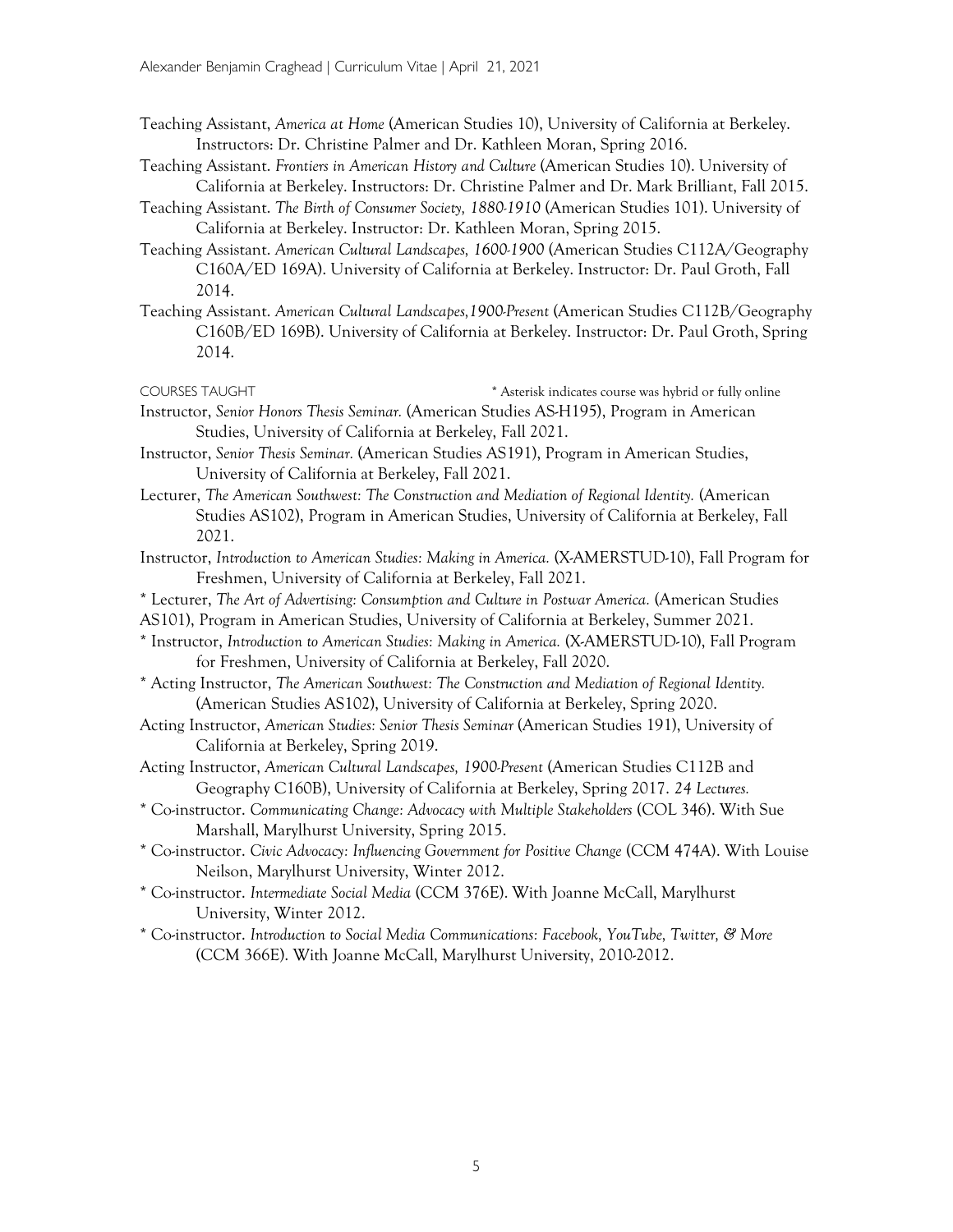### ACADEMIC GUEST LECTURES

- "The Analog Aesthetic," American Studies 10, Our American Life, University of California at Berkeley, March 8, 2018.
- "Place, Culture, and Image," American Studies 10, Our American Life, University of California at Berkeley, March 1, 2018.
- "Representation Creates Reality," American Studies 10, Our American Life, University of California at Berkeley, February 27, 2018.
- "On Beauty, Power, and the City," American Studies 10, Our American Life, University of California at Berkeley, February 22, 2018.
- "Learning from the Landscape," American Studies 10, Our American Life, University of California at Berkeley, February 20, 2018.
- "Is a Railfan a Normal Man? Technology, Subcultures, and Gender Performance," American Studies 10, America At Play, University of California at Berkeley, November 9, 2016.

## EDITORIAL

| 2021      | Contributing Editor, Railfan & Railroad Magazine                     |
|-----------|----------------------------------------------------------------------|
| 2020-2021 | Book editor, special projects, Center for Railroad Photography & Art |
| 2014-2021 | Consulting Editor, Railfan & Railroad Magazine                       |
| 2013      | Contributing Writer, Portland Transport                              |
| 2011-2014 | Columnist, Railfan & Railroad Magazine                               |
| 2004-2006 | Special Correspondent, Trains Magazine                               |

FEATURE JOURNALISM

"Creativity & Covid: Stories and artwork from our members," Railroad Heritage, 2020:4, 36-83.

"Budd cars for Portland: The Budd RDC lives on," Departures, Railfan & Railroad Magazine, December 2019, 60-67

"The Ghosts of Railroading," TRAINS Magazine, October 2012, 32-37. Photo essay about the vernacular landscape of abandoned materials left by the rail transportation industry.

"Portland Transit Challenge: Ride End-to-End and Every Mode," Railfan & Railroad Magazine, January 2012, 32-39. An exploration of what might loosely be termed "light-rail culture" in Portland, Oregon.

- "Just Work," Trains LOCOMOTIVE 2012, 78-91. Explores specific American locomotives from 1939-1973, considering them not as machinery but as culturally-informed industrial design.
- "Linking Tacoma: Finding Renewed Pride in a Streetcar," Railfan & Railroad Magazine, July 2011, 28-31.
- "Bit by bit a line becomes a system: Amtrak Cascades has shown the nation how to build higher speed rail — and do it right," TRAINS Magazine, April 2011, 46-53.
- "A shining jewel of a station: Lost almost a generation ago, the Tacoma, Wash, station shines at 100," TRAINS Magazine, June 2011: 60-61.
- "MAX at Night." TRAINS Magazine, May 2007: 58-63. (Co-written with Dan Haneckow.)
- "The Grande Dame," TRAINS Magazine, November 2005: 50-57. A history of Portland's Union Station (Henry Van Brunt & Frank Howe, 1890-1896), commemorating its more than 100 years of continuous service.
- "Backcountry Baker: Rumble Gully is a great ride, and sometimes it's the last," Active! Northwest Magazine, November/December 2000: 30-35.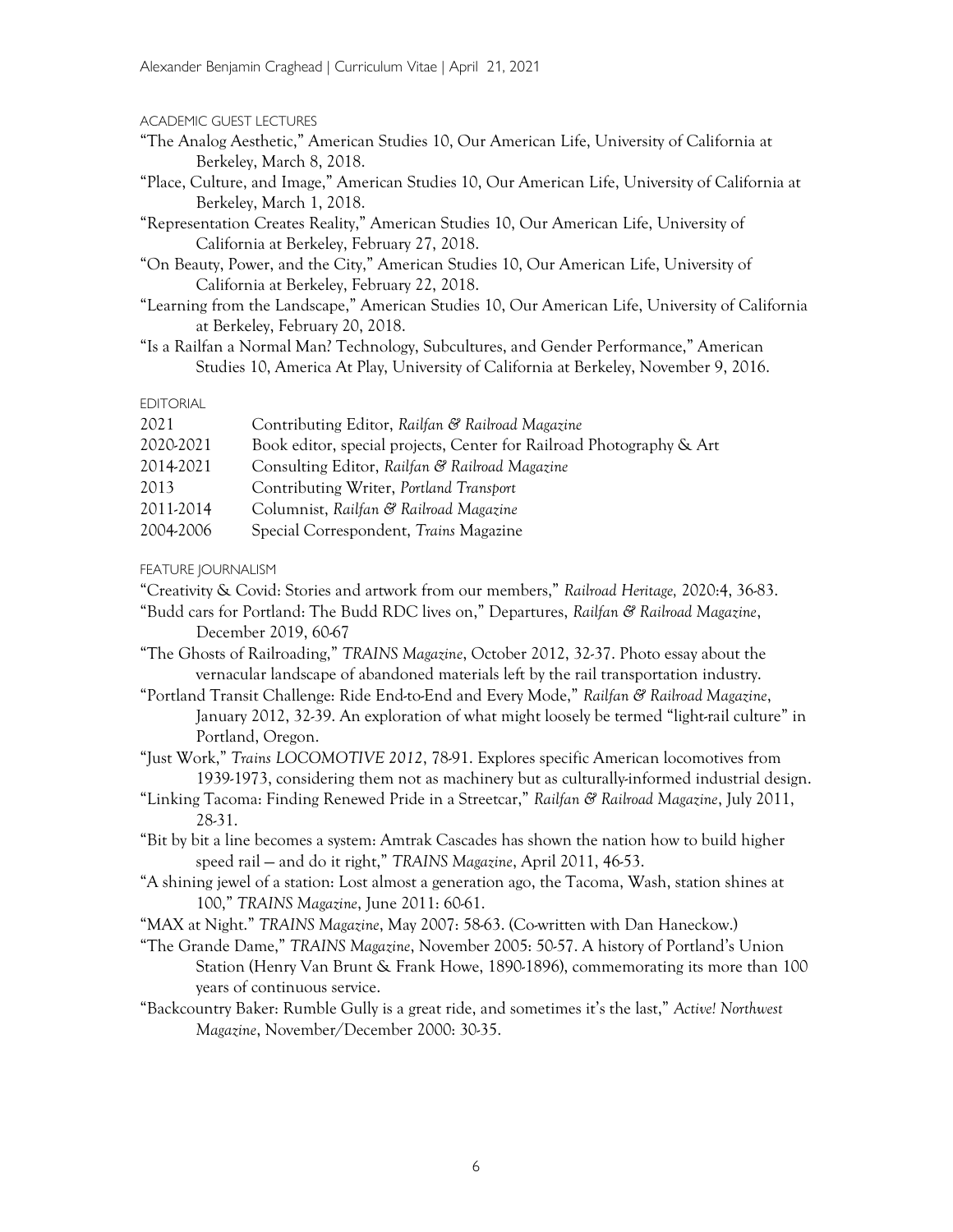## REPORTING AND MINOR JOURNALISM

| "Amtrak at milepost 50," Departures, R <i>ailfan &amp; Railroad Magazine</i> , March 2021, 4.                           |  |
|-------------------------------------------------------------------------------------------------------------------------|--|
| "It could have been different," Departures, Railfan & Railroad Magazine, February 2021, 4.                              |  |
| "Canada, true north," Departures, Railfan & Railroad Magazine, January 2021, 4.                                         |  |
| "Remembering innovation," Departures, Railfan & Railroad Magazine, December 2020, 4.                                    |  |
| "Ambitions of Seattle," Departures, Railfan & Railroad Magazine, November 2020, 4.                                      |  |
| "The grand tradition," Departures, Railfan & Railroad Magazine, October 2020, 4.                                        |  |
| "Amtrak's new phase," Departures, Railfan & Railroad Magazine, September 2020, 4.                                       |  |
| "Railroading by the numbers," Departures, Railfan & Railroad Magazine, August 2020, 4.                                  |  |
| "The evolving language of railroading," Departures, Railfan & Railroad Magazine, July 2020, 4.                          |  |
| "The original mobile office: The Caboose," Departures, Railfan & Railroad Magazine, June 2020, 4.                       |  |
| "America's vacation trains," Departures, Railfan & Railroad Magazine, May 2020, 4.                                      |  |
| "SD40-2: The workingman's hero," Departures, Railfan & Railroad Magazine, April 2020, 4.                                |  |
| "Is it still a depot?" Departures, Railfan & Railroad Magazine, March 2020, 4.                                          |  |
| "United States Railroad Administration: The Forgotten National Railroad" Departures, Railfan &                          |  |
| Railroad Magazine, February 2020, 4.                                                                                    |  |
| "So you think you want to start a railroad?" Departures, Railfan & Railroad Magazine, January 2020,<br>4.               |  |
| "The train that takes us home," Departures, Railfan & Railroad Magazine, December 2019, 4.                              |  |
| "Guild's Lake industrial park: An RMC layout design clinic," <i>Railroad Model Craftsman</i> , December<br>2019, 58-63. |  |
| "Railroads and the sea," Departures, Railfan & Railroad Magazine, November 2019, 4.                                     |  |
| "The venerable Alco S-series," Departures, Railfan & Railroad Magazine, October 2019, 4.                                |  |
| "Cab Units: A Work of Art?" Departures, Railfan & Railroad Magazine, September 2019, 4.                                 |  |
| "Union Pacific's Locomotive Ambitions," Departures, Railfan & Railroad Magazine, July 2019, 4.                          |  |
| "Playing 'What If!'" Departures, Railfan & Railroad Magazine, June 2019, 4.                                             |  |
| "The Transcontinental Railroad at 150," Departures, <i>Railfan &amp; Railroad Magazine</i> , May 2019, 4.               |  |
| "The Wonder of Infrastructure," Departures, Railfan & Railroad Magazine, April 2019, 4.                                 |  |
| "Everything Old is New Again," Departures, Railfan & Railroad Magazine, March 2019, 4.                                  |  |
| "The Color of Work," Departures, Railfan & Railroad Magazine, February 2019, 4.                                         |  |
| "Commuter Rail, Sink or Swim," Departures, Railfan & Railroad Magazine, January 2019, 4.                                |  |
| "Smarter Passenger Rail? Start with Service," Departures, Railfan & Railroad Magazine, December<br>2018, 4.             |  |
| "Finding New Focus," Departures, Railfan & Railroad Magazine, November 2018, 4.                                         |  |
| "The Alco from Space," Departures, Railfan & Railroad Magazine, October 2018, 4.                                        |  |
| "Opportunities All Around You," Departures, Railfan & Railroad Magazine, September 2018, 4.                             |  |
| "Thinking Outside (and Inside) the Box," Departures, Railfan & Railroad Magazine, August 2018, 4.                       |  |
| "The Long Lens of Time," Departures, Railfan & Railroad Magazine, July 2018, 4.                                         |  |
| "Greetings from the Future!" Departures, Railfan & Railroad Magazine, June 2018, 4.                                     |  |
| "Laying Claim to the Moment," Departures, Railfan & Railroad Magazine, April 2018, 4.                                   |  |
| "The Return of Red Team, Green Team?" Departures, Railfan & Railroad Magazine, February 2018,<br>4.                     |  |
| "Indoor Railroading," Departures, Railfan & Railroad Magazine, December 2017, 4.                                        |  |
| "Make no little plans," Departures, Railfan & Railroad Magazine, November 2017, 4.                                      |  |
| "Nostalgia up in smoke?" Departures, Railfan & Railroad Magazine, October 2017, 4.                                      |  |
|                                                                                                                         |  |

"A Museum of American Freight Railroading!" Departures, Railfan & Railroad Magazine, September 2017, 4.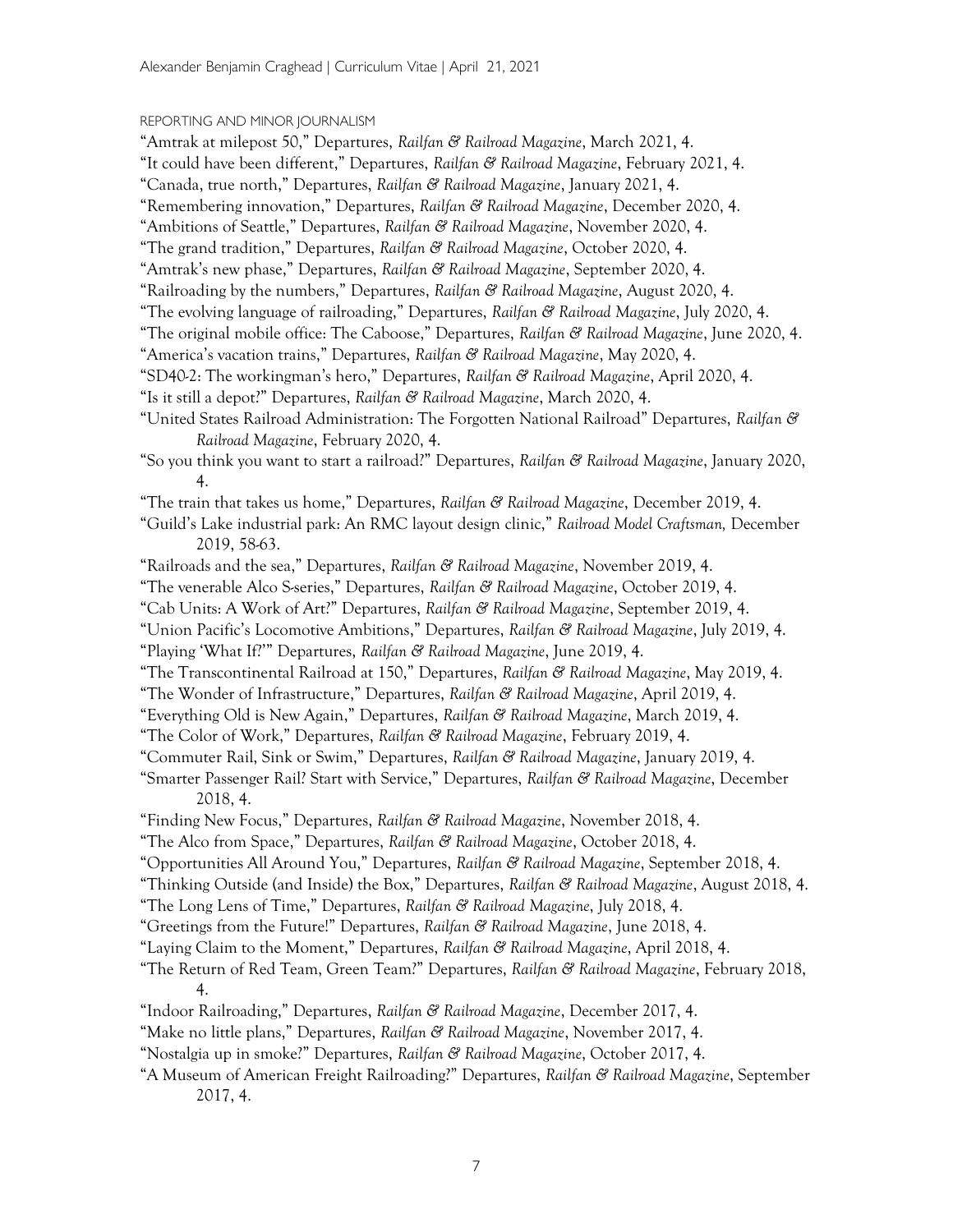"At the Movies," Departures, Railfan & Railroad Magazine, August 2017, 4. "Mystery Roll," Departures, Railfan & Railroad Magazine, July 2017, 4. "E.H.H. = Everybody Hates Hunter," Departures, Railfan & Railroad Magazine, April 2017, 4. "Keeping Up Appearances," Departures, Railfan & Railroad Magazine, March 2017, 4. "Railroading's Northern Frontier," Departures, Railfan & Railroad Magazine, February 2017, 4. "Mixed Train, Not-So-Daily," Departures, Railfan & Railroad Magazine, January 2017, 4. "Broaden Your Horizons," Departures, Railfan & Railroad Magazine, December 2016, 4. "Railroads Made Modern Cities Possible" Departures, Railfan & Railroad Magazine, November 2016, 4. "Obscure Heavy Metal," Departures, Railfan & Railroad Magazine, October 2016, 4. "The Romance of the Last Switcher" Departures, Railfan & Railroad Magazine, September 2016, 4. "Not-So-Standard Gauge," Departures, Railfan & Railroad Magazine, August 2016, 4. "Off to the Races," Departures, Railfan & Railroad Magazine, July 2016, 4. "Not Really Railroading?" Departures, Railfan & Railroad Magazine, June 2016, 4. "As Close as You Dare," Departures, Railfan & Railroad Magazine, May 2016, 4. "Espee's Branching Empire," Departures, Railfan & Railroad Magazine, March 2016, 4. "The Final Round," Departures, Railfan & Railroad Magazine, February 2016, 4. "America's Connection to Coal," Departures, Railfan & Railroad Magazine, January 2016, 4. "On Attachment to the Railway," Departures, Railfan & Railroad Magazine, November 2015, 4. "Engine, Engine Number 9...," Departures, Railfan & Railroad Magazine, October 2015, 4. "Railfanning: Chasing or Watching?," Departures, Railfan & Railroad Magazine, September 2015, 4. "See the City First," Departures, Railfan & Railroad Magazine, August 2015, 4. "Tragedy and Speculation," Departures, Railfan & Railroad Magazine, July 2015, 4. "When Railroading goes to Sea," Departures, Railfan & Railroad Magazine, June 2015, 4. "Shortlines Before Staggers," Departures, Railfan & Railroad Magazine, May 2015, 4. "Please Don't Call It "Flyover Country," Departures, Railfan & Railroad Magazine, April 2015, 4. "Mountains, Molehills, and Otherwise," Departures, Railfan & Railroad Magazine, March 2015, 4. "Collecting Timetables," Departures, Railfan & Railroad Magazine, February 2015, 4. "Rooting for the Underdog," Departures, Railfan & Railroad Magazine, January 2015, 4. "Streamliners," Departures, Railfan & Railroad Magazine, June 2014, 4. "Forty-Fourteen Fever," Departures, Railfan & Railroad Magazine, May 2014, 4. "Seeking Out the Human Side of Railroading," Departures, Railfan & Railroad Magazine, April 2014, 4. "In Search of Perfection," Departures, Railfan & Railroad Magazine, March 2014, 4. "Readers Respond: How Did You Get Started?" Departures, Railfan & Railroad Magazine, February 2014, 4. "Lost in the Moment" Departures, Railfan & Railroad Magazine, January 2014, 4. "What's in a name?" Departures, Railfan & Railroad Magazine, December 2013, 4. "The inevitable end of container traffic at the Port of Portland," Portland Transport, December 11, 2013. http://portlandtransport.com/archives/2013/12/inevitable-end-container-trafficport-portland.html "You're the expert!" Departures, Railfan & Railroad Magazine, November 2013, 4. "Get Lost!" Departures, Railfan & Railroad Magazine, October 2013, 4. "Post-CRC Transit: Time for (Real) Commuter Rail?" Portland Transport, September 2, 2013. http://portlandtransport.com/archives/2013/09/post-crc-transit-time-real-commuterrail.html

"When Did It Begin?" Departures, Railfan & Railroad Magazine, September 2013, 4.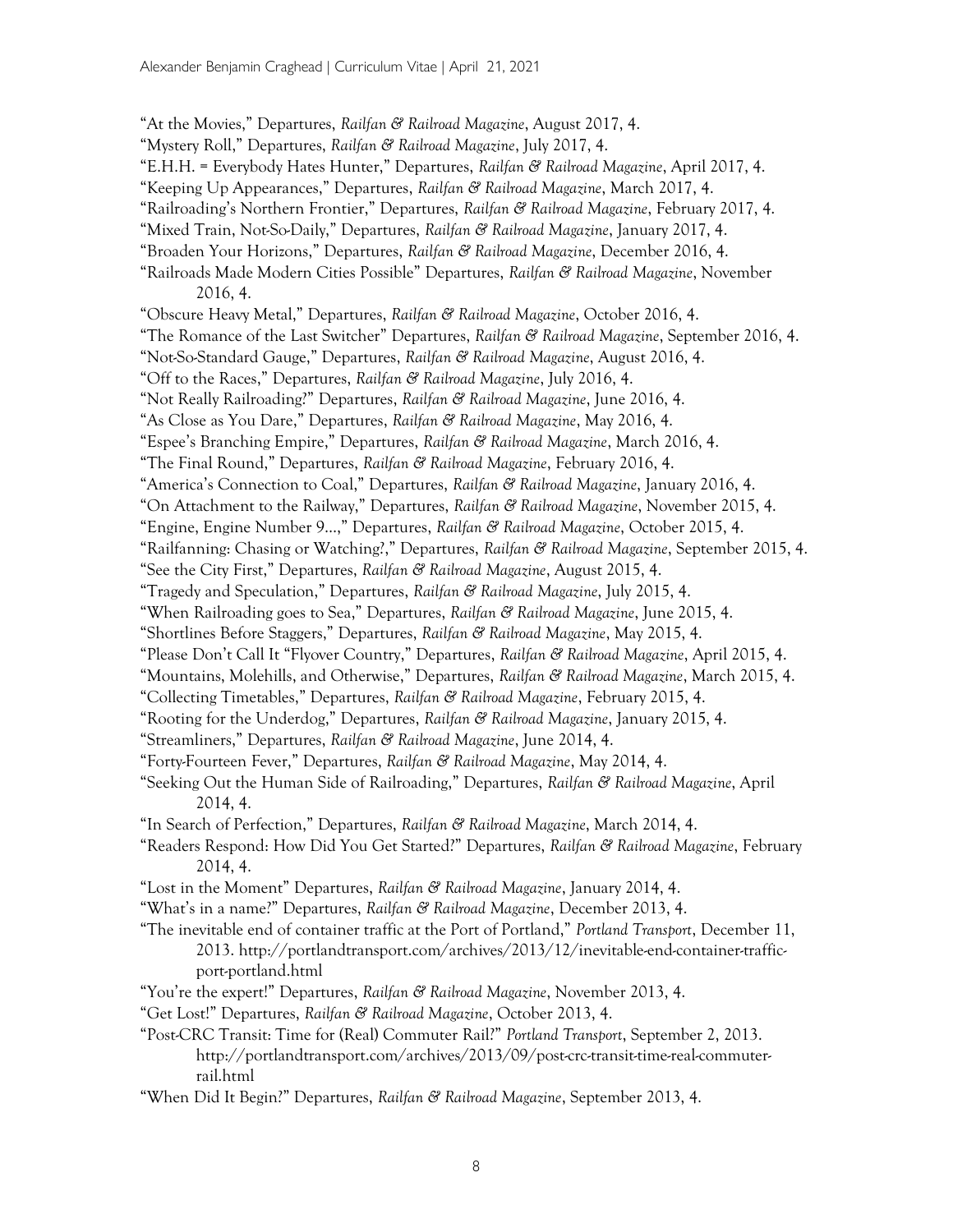"Railfan Fashion," Departures, Railfan & Railroad Magazine, August 2013, 4.

"So… You Want to Marry a Railfan?" Departures, Railfan & Railroad Magazine, July 2013, 4.

- "Getting up to Steam," Departures, Railfan & Railroad Magazine, June 2013, 4.
- "Rare dual-gauge streetcar track preserved in Portland, Oregon," Railnews, Railfan & Railroad Magazine web site, May 15, 2013.
- "Oregon transit agency donates rare dual gauge track to museum," Newswire, TRAINS.com web site, May 14, 2013.
- "Bowties, diamonds and keystones," Departures, Railfan & Railroad Magazine, May 2013, 4.
- "Ten great Amtrak day trips," TRAINS Magazine, April 2013, 64-65.
- "Never say never," Departures, Railfan & Railroad Magazine, April 2013, 4.
- "Meeting your colleagues and mentors," Extra Board, Railfan & Railroad Magazine web site, March 2013. http://railfan.com/extraboard/rf\_extra\_mar2013.php
- "Railroad photography and the lasting influence of painting," TRAINS.com web site, March 15, 2013 http://trn.trains.com/en/Interactive/Web%20Exclusives/ 2013/03/Railroad%20photography%20and%20the%20lasting%20influence%20of%20pa inting.aspx
- "N.Y. short line fight calls for trail conversion," TRAINS Magazine, March 2013, 11.
- "Rumor has it," Departures, Railfan & Railroad Magazine, March 2013, 4.
- "Derailed ambition: McKim Mead & White's unbuilt 1881 Grand Union Depot," Portland Architecture web site, February, 2013. http://chatterbox.typepad.com/portland architecture/2013/02/opportunity-lost-mckim-mead-whites-unbuilt-portland-railstation.html. Shares recent research discoveries relating to an obscure and unbuilt structure, designed by McKim, Mead & White for Portland, Oregon.
- "Calgary, CP at odds over rail yard noise," Newswire, TRAINS.com web site, February 7, 2013.
- "Bolt causes cable car accident, hospitalizes seven," Newswire, TRAINS.com web site, February 7, 2013.
- "North Carolina desires restoration of abandoned rail line," Newswire, TRAINS.com web site, February 7, 2013.
- "Crucial decision due for San Francisco subway," Newswire, TRAINS.com web site, February 7, 2013.
- "CN, Montreal commuter railroad at odds over locomotives," Newswire, TRAINS.com web site, February 7, 2013.
- "Nation's biggest transit hub expanding," Newswire, TRAINS.com web site, February 7, 2013. "Freight railroads plan to hire 11,000 in 2013," Newswire, TRAINS.com web site, February 6, 2013. "CP agrees to stop "poaching" CN executives," Newswire, TRAINS.com web site, February 6, 2013.
- "Caltrain seeks new agreement with high-speed rail authority," Newswire, TRAINS.com web site, February 6, 2013.
- "Deutsche Bahn, German government at odds over stalled rail project," Newswire, TRAINS.com web site, February 6, 2013.
- "Grain, oil hubs worth \$90m to be built near U.S.-Canadian border," Newswire, TRAINS.com web site, February 6, 2013.
- "FTA announces \$2 billion for repairs to transit damaged by Hurricane Sandy," Newswire, TRAINS.com web site, February 6, 2013.
- "Election advances many local rail initiatives" TRAINS Magazine, February 2013, 12.
- "The iconic Grand Central Terminal," Departures, Railfan & Railroad Magazine, February 2013: 4.
- "Don't Forget the Electrics," Departures, Railfan & Railroad Magazine, January 2013: 4.

<sup>&</sup>quot;Call for Artists," Railroad Heritage 33, Summer 2013, 2.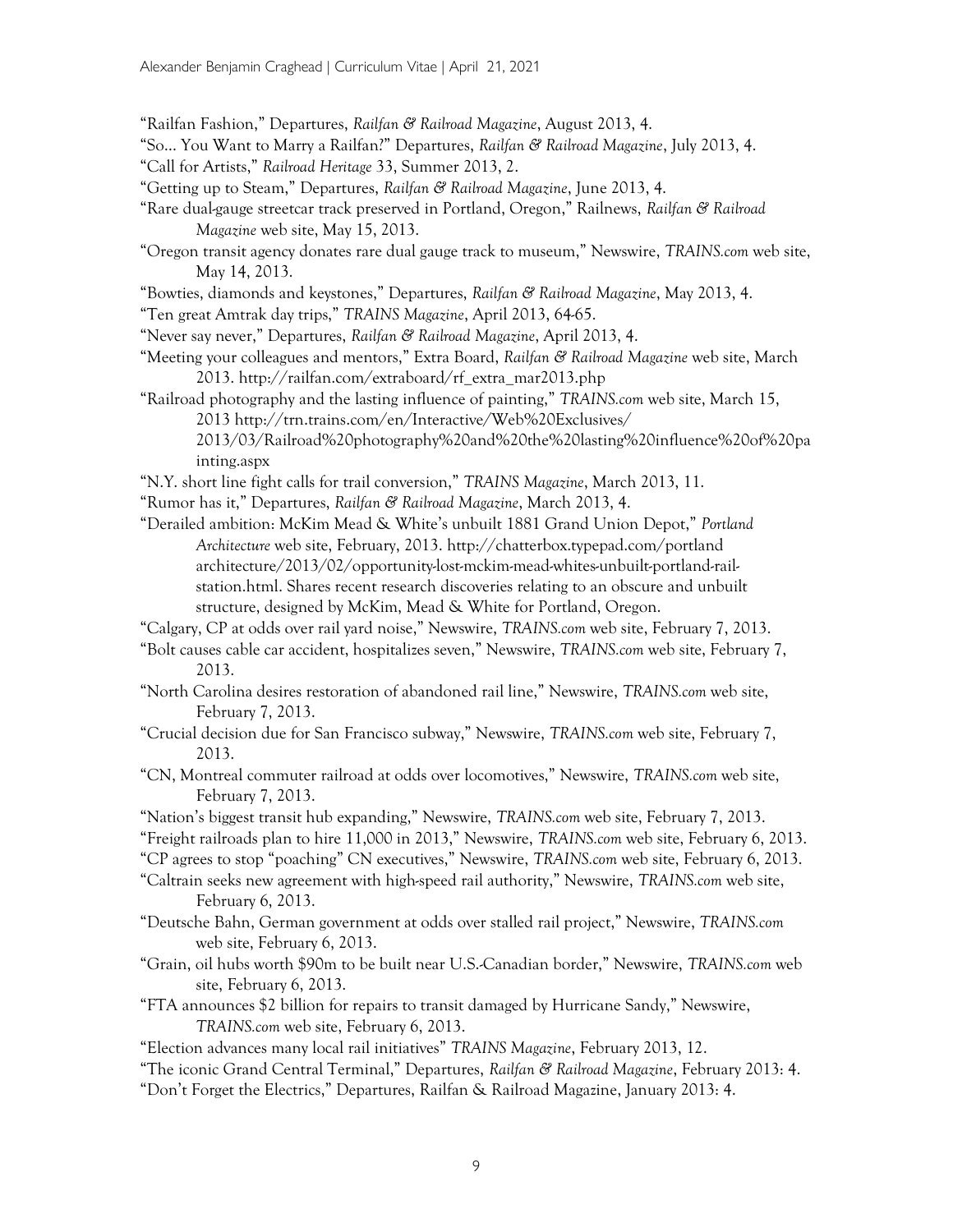- "Western Washington Railroad to begin operations," Newswire, TRAINS.com web site, December 19, 2012.
- "Oregon rail line resumes revenue service over Coos Bay bridge," Newswire, TRAINS.com web site, December 6, 2012.
- "LA, Long Beach strikes end, while labor tensions remain high on West Coast ports," Newswire, TRAINS.com web site, December 6, 2012.
- "Portland's east-side revival," TRAINS Magazine, December 2012, 9.
- "America's streetcar renaissance," TRAINS Magazine, December 2012: 8. (Written with Kristi Kelly).
- "WARNING: Railroad Books are Addictive," Departures, Railfan & Railroad Magazine, December 2012: 4.
- "Election 2012: Mixed results for rail projects," Newswire, TRAINS.com web site, November 7, 2012.
- "Election 2012: Houston voters consider funding measure with light rail consequences," Newswire, TRAINS.com web site, November 6, 2012.
- "Election 2012: California counties to vote on funding light rail, BART extensions," Newswire, TRAINS.com web site, November 6, 2012.
- "Election 2012: Mid-Atlantic states voters to cosnider rail funding measures," Newswire, TRAINS.com web site, November 6, 2012.
- "Election 2012: Portland suburbs vote on light rail funding measures," Newswire, TRAINS.com web site, November 6, 2012.
- "UP, Love 'Em or Hate 'Em," Departures, Railfan & Railroad Magazine, November 2012: 4.
- "Accidents cause headaches on Portland's light rail," Newswire, TRAINS.com web site, October 11, 2012.
- "Commuter, light rail agencies test mobile tickets," Newswire, TRAINS.com web site, October 2, 2012.
- "The More Things Change…." Departures, Railfan & Railroad Magazine, October 2012: 4.
- "Portland opens new streetcar line to controversy, difficulties," Newswire, TRAINS.com web site, September 24, 2012.
- "Portland steam locomotives gain permanent home," Newswire, TRAINS.com web site, September 24, 2012.
- "The Real Value of Heritage," Departures, Railfan & Railroad Magazine, September 2012: 4.
- "The Unforeseen Rewards," Departures, Railfan & Railroad Magazine, August 2012: 4.
- "I Am A History Geek," Departures, Railfan & Railroad Magazine, July 2012: 4.
- "On the Tenth Annual "Conversations," Railroad Heritage 29, Summer 2012: 2-5. (Written with Otto Vondrak.)
- "Journey to the Unknown," Departures, Railfan & Railroad Magazine, June 2012: 4.
- "The Railroad as Space, Not Place," TRAINS.com web site, May 21, 2012. http://trn.
- trains.com/en/Interactive/Web%20Exclusives/2012/05/The%20Railroad%20as%20Space%20N ot%20Place.aspx
- "Don't Wait: Get It Before It's Gone," Departures, Railfan & Railroad Magazine, May 2012: 4.
- "Breaking Down (Our Own) Barriers," Departures, Railfan & Railroad Magazine, April 2012: 4.
- "Spirit of the Past," Departures, Railfan & Railroad Magazine, March 2012: 4.
- "What is authentic, anyway?" Departures, Railfan & Railroad Magazine, February 2012: 4.
- "Bigger things ahead for branch?" TRAINS Magazine, January 2012: 14.
- "Small town pride," Departures, Railfan & Railroad Magazine, January 2012: 4.
- "Being trackside matters most," Departures, Railfan & Railroad Magazine, December 2011: 4.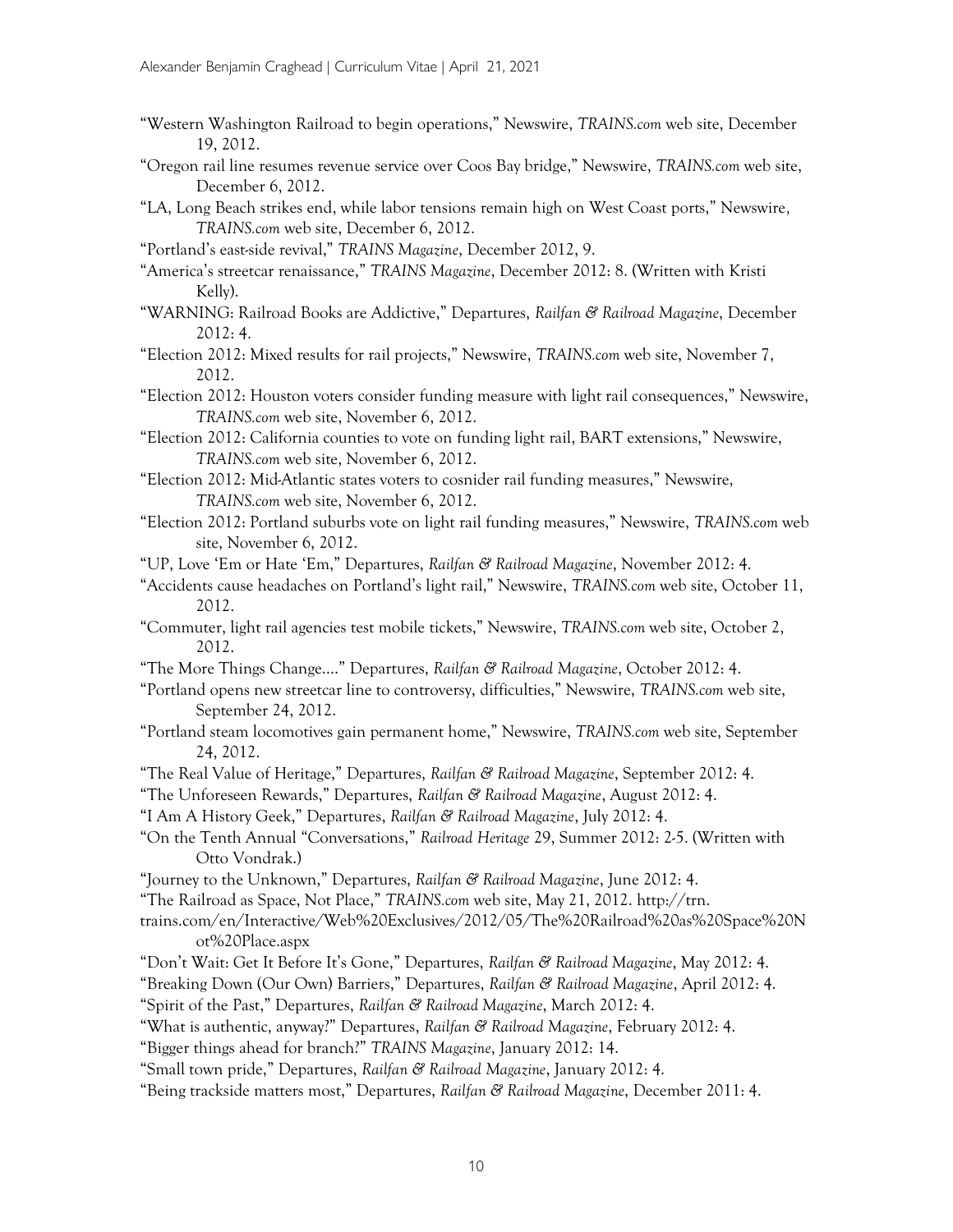- "Preserving the human element," Departures, Railfan & Railroad Magazine, November 2011: 4.
- "After four-year hiatus, Oregon branch line returns to life," TRAINS.com Newswire web site, October 11, 2011.
- "Where do you stand?" Departures, Railfan & Railroad Magazine, October 2011: 4.
- "The holy grail slide," Departures, Railfan & Railroad Magazine, September 2011: 4.
- "The view from the window," Departures, Railfan & Railroad Magazine, August 2011: 4.
- "Valuing the local," Departures, Railfan & Railroad Magazine, July 2011: 4-6.
- "A Grand Heritage in Tacoma," Extra Board, Railfan & Railraod Magazine web site, June 2011. http://www.railfan.com/extraboard/rf\_extra\_jun2011.php
- "Not so crazy," Departures, Railfan & Railroad Magazine, June 2011: 4-6.
- "A new home for the 'Daylight'," TRAINS Magazine, May 2011: 60.
- "Amtrak, against all odds," Departures, Railfan & Railroad Magazine, May 2011: 4-6.
- "Time travel in Oregon? TriMet Turns to the Venerable Budd RDC," Extra Board, Railfan & Railroad Magazine web site, March 2011. http://railfan.com/extraboard/ rf\_extra\_mar2011.php
- "It's all in the railroad details: Find out how one photographer creates detail images both to tell a story and as an art form," TRAINS.com web site, February 21, 2011.
	- http://trn.trains.com/en/Interactive/Web%20Exclusives/2011/02/Detail%20photos.asp x

"Oregon's only commuter rail line turns two," TRAINS.com Newswire web site, February 3, 2011.

- "CN and union reach deal, avert strike," TRAINS.com Newswire web site, January 24, 2011.
- "Cold weather disrupts rail service in Northeast," TRAINS.com Newswire web site, January 24, 2011.
- "Drawings of legendary Florida railroad to be restored," TRAINS.com Newswire web site, January 24, 2011.
- "HSR equipment maker dispute may threaten channel rail service," TRAINS.com Newswire web site, January 24, 2011.
- "Iowa governor set to cut rail projects," TRAINS.com Newswire web site, January 24, 2011.
- "Pan-Am Railway to shortline owner: you're banned," TRAINS.com Newswire web site, January 24, 2011.
- "Oregon commuters get first ride on historic RDCs," TRAINS.com Newswire web site, January 24, 2011.
- "Family dispute may put Washington railroads on sale block," TRAINS.com Newswire web site, January 21, 2011.
- "Feds fund more streetcars and light rail," TRAINS.com Newswire web site, January 21, 2011.
- "Union Pacific sells Santa Cruz line," TRAINS.com Newswire web site, January 21, 2011.
- "Unions respond to Republican threats to cut Amtrak, transit funding," TRAINS.com Newswire web site, January 21, 2011.
- "Virginian station receives grant," TRAINS.com Newswire web site, January 21, 2011.
- "Amtrak Cascades reports ridership, helps couple find love," TRAINS.com Newswire web site, January 20, 2011.
- "California High-Speed Rail project moves to acquire Los Angeles station," TRAINS.com Newswire web site, January 20, 2011.
- "C&O 614 moves in at Roanoke," TRAINS.com Newswire web site, January 20, 2011.
- "Flooded Australian railroad re-opens line, warns of huge hit to profits," TRAINS.com Newswire web site, January 20, 2011.
- "New 'rechargeable' streetcar unveiled," TRAINS.com Newswire web site, January 20, 2011.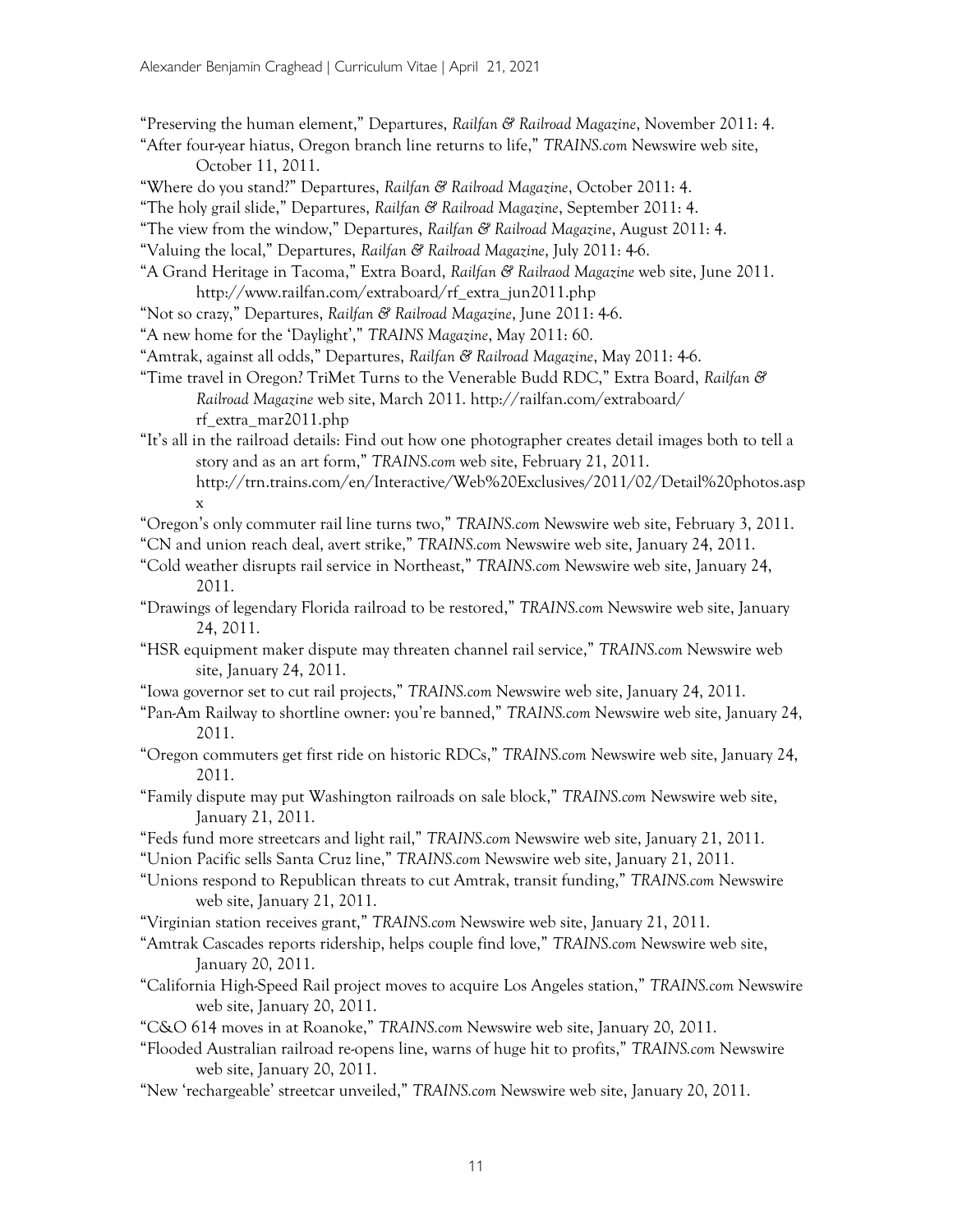"Union Pacific profits up, sets record," TRAINS.com Newswire web site, January 20, 2011.

- "David Plowden's Imprint on Railroad Photography," Extra Board, Railfan & Railroad Magazine web site, November 2010. With photos by David Plowden. http://railfan.com/extraboard/rf\_extra\_nov2010.php
- "Thinking long term about TrMet's future," The Stump, OregonLive.com web site, October 15, 2010. http://www.oregonlive.com/opinion/index.ssf/2010/10/ measure\_26-119\_the\_editorial\_b.html

"Applying the Project-Based Approach to Railroad Photography," TRAINS.com web site, August 30, 2010. http://trn.trains.com/Interactive/Web%20Exclusives/

- 2010/08/How%20to%20use%20projectbased%20photography%20approach.aspx "Taking a Project-Based Approach to Railroad Photography," TRAINS.com web site, August 16,
- 2010. http://trn.trains.com/Interactive/Web%20Exclusives/2010/08/

Project%20based%20approach%20to%20photography.aspx

- "Transit one step closer to federal safety oversight," TRAINS.com Newswire web site, June 30, 2010.
- "Last light at 12th Street," Extra Board, Railfan & Railroad Magazine web site, June 2010. http://railfan.com/extraboard/rf\_extra\_jun2010.php
- "Seattle makes progress," City Rail, TRAINS Magazine, February 2008: 28-29.
- "Where will Caltrain go from here?" City Rail, TRAINS Magazine, February 2007: 26.
- "Dallas rolls doubles," City Rail, TRAINS Magazine, October 2006: 26.
- "Tri-Rail gets a growth spurt," City Rail, TRAINS Magazine, July 2006: 28.
- "It's a small world, after all," City Rail, TRAINS Magazine, June 2006: 24.

"If Amtrak folds, will commuter trains still run?" City Rail, TRAINS Magazine, March 2006: 26.

- "Jack Frost nipping at your catenary?" City Rail, TRAINS Magazine, January 2006: 30.
- "Modern diesel cars take center stage in Dallas," City Rail, TRAINS Magazine, December 2005: 32.
- "Trickle-down operations," City Rail, TRAINS Magazine, November 2005: 34-35.
- "Trouble in the Tube," City Rail, TRAINS Magazine, October 2005: 24.
- "The Emerald City's \$2 billion bet," City Rail, TRAINS Magazine, September 2005: 26-27.
- "The Rookie Year," TRAINS Magazine, August 2005: 62-64.
- "NJ Transit may issue permits to photographers," City Rail, TRAINS Magazine, August 2005: 28-29.
- "CORP's Tunnel 13 emerges from the ashes," TRAINS Magazine August 2005: 12.
- "June Caltrain innovates in face of financial difficulties," City Rail, TRAINS Magazine, June 2005: 24.
- "Increasing the "green" on mass transit machines," City Rail, TRAINS Magazine, May 2005: 28.
- "Minnesota's Metro goes malling," City Rail, TRAINS Magazine, March 2005: 26.
- "Washington Metro's budget situation improves," City Rail, TRAINS Magazine, February 2005: 28.
- "Monorails win some, lose some," City Rail, TRAINS Magazine, February 2005: 29.
- "Texas transit agency presses on toward Victory," City Rail, TRAINS Magazine, January 2005: 26.
- "Commuter trains on the prairie," City Rail, TRAINS Magazine, January 2005: 27.

"Tourists, commuters strain Muni capacity," TRAINS Magazine, December 2004: 30.

- "Tri-Met takes yellow to the MAX," TRAINS Magazine, July 2004: 27.
- "Return of the Budd," untitled handout for Lewis & Clark Explorer excursion trains, Pacific Northwest Chapter NRHS, Summer 2003.
- "Travel Trends," Northwest Destinations Magazine, 2002: 12-15.
- "Crystal Mountain: A born-again ski resort," Active! Northwest Magazine, November/December 1999: 18-20.
- "Mountain adventure at Whistler-Blackcomb," Active! Northwest Magazine, November/December 1999: 19-20.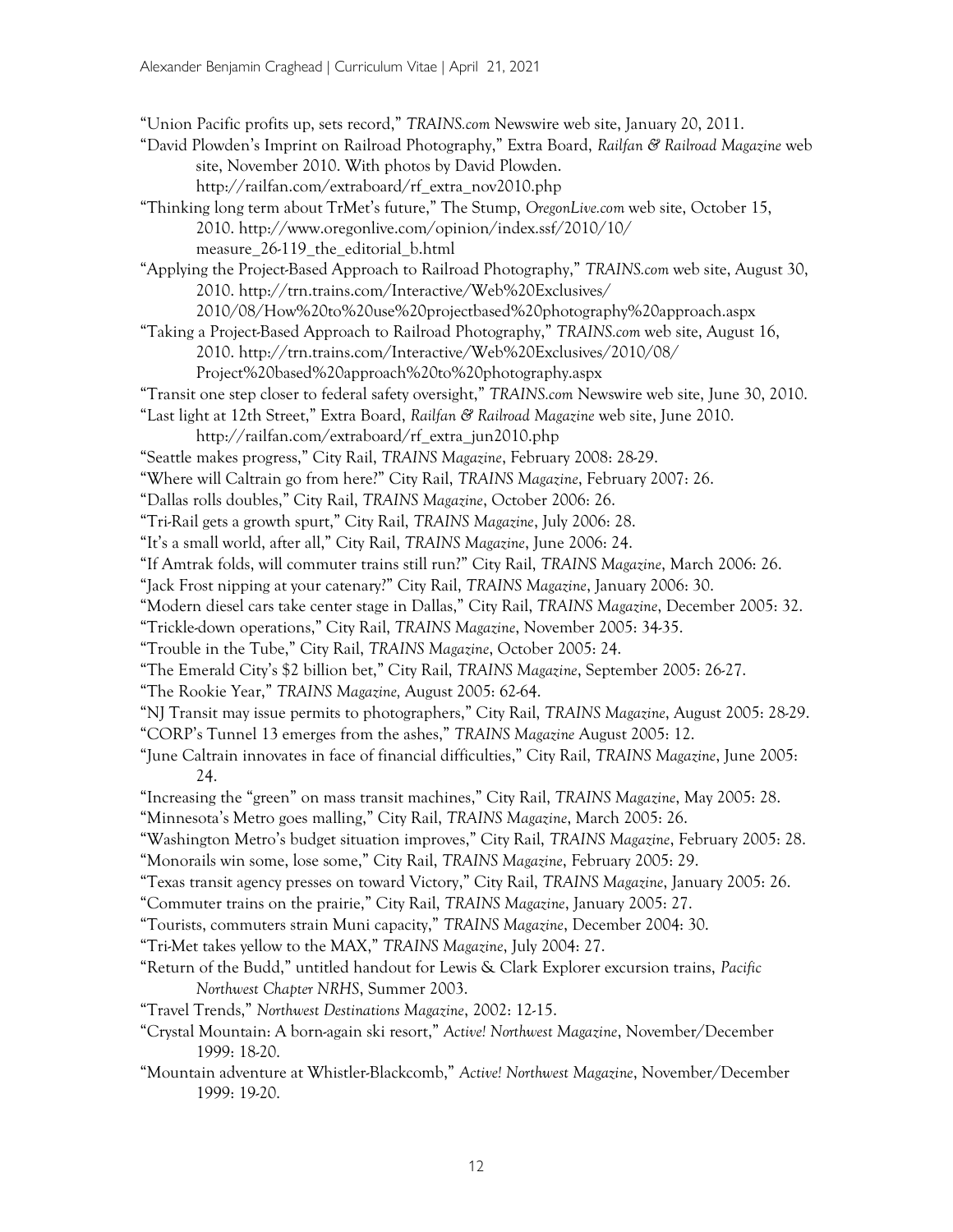"Crater Lake: Northwest wilderness getaway," Active! Northwest Magazine, January/February 1999: 22-23.

"A world of blue: Helicopter skiing in the Northwest," Active! Northwest Magazine, January/February 1999: 24-25.

"On top of the world," Active! Northwest Magazine, January/February 1998: 34.

EVENTS MANAGEMENT

| 2020         | Conference director, 2020 Oregon Film History Conference, Oregon Cartoon                    |  |  |  |  |  |  |  |
|--------------|---------------------------------------------------------------------------------------------|--|--|--|--|--|--|--|
|              | Institute, Autumn 2020, Portland, Oregon. Organization, scheduling, and logistics.          |  |  |  |  |  |  |  |
| 2012-Present | Conference Planning Committee, Center for Railroad Photography & Art,                       |  |  |  |  |  |  |  |
|              | Madison Wisconsin                                                                           |  |  |  |  |  |  |  |
| 2019         | "Conversations Transcontinental," Special conference of the Center for Railroad             |  |  |  |  |  |  |  |
|              | Photography & Art, Brigham Young University Museum of Art, Provo, Utah, May                 |  |  |  |  |  |  |  |
|              | 16-18, 2014. Event co-MC, planning, speaker recruitment, and general event support.         |  |  |  |  |  |  |  |
| 2017         | "Conversations on Photography," 15 <sup>th</sup> Annual conference of the Center for        |  |  |  |  |  |  |  |
|              | Railroad Photography & Art, Lake Forest College, Lake Forest, Illinois, April 28-           |  |  |  |  |  |  |  |
|              | 30, 2017. Conference planning, speaker recruitment, presenter, general event support.       |  |  |  |  |  |  |  |
| 2015         | "Art, Politics, and the City in Mexico and China," Global Urban Humanities                  |  |  |  |  |  |  |  |
|              | Initiative. David Brower Center, Berkeley, California, October 23, 2015. Speaker            |  |  |  |  |  |  |  |
|              | travel, logistics, promotional design, web design, registration, and general event support. |  |  |  |  |  |  |  |
| 2014         | "Conversations on Photography," 12 <sup>th</sup> Annual conference of the Center for        |  |  |  |  |  |  |  |
|              | Railroad Photography & Art, Lake Forest College, Lake Forest, Illinois, May 16-             |  |  |  |  |  |  |  |
|              | 18, 2014. Conference planning, speaker recruitment, general event support.                  |  |  |  |  |  |  |  |
| 2013         | "Mapping and its Discontents," Global Urban Humanities Initiative. David                    |  |  |  |  |  |  |  |
|              | Brower Center, Berkeley, California, November 1, 2013. Promotional materials                |  |  |  |  |  |  |  |
|              | design, web design, registration, and general event support.                                |  |  |  |  |  |  |  |
| 2013         | "Reimagining the Urban," Global Urban Humanities Initiative. David Brower                   |  |  |  |  |  |  |  |
|              | Center, Berkeley, California, September 30, 2013. General event support.                    |  |  |  |  |  |  |  |
| 2013         | "Conversations on Photography," 11 <sup>th</sup> Annual conference of the Center for        |  |  |  |  |  |  |  |
|              | Railroad Photography & Art, Lake Forest College, Lake Forest, Illinois, April 12-           |  |  |  |  |  |  |  |
|              | 14, 2013. Conference planning, speaker recruitment, general event support.                  |  |  |  |  |  |  |  |
| 2012         | "Conversations on Photography," 10 <sup>th</sup> Annual conference of the Center for        |  |  |  |  |  |  |  |
|              | Railroad Photography & Art, Lake Forest College, Lake Forest, Illinois, April 13-           |  |  |  |  |  |  |  |
|              | 15, 2012. Conference planning, speaker recruitment, presenter, general event support.       |  |  |  |  |  |  |  |
| 2011         | "Conversations on Photography," 9 <sup>th</sup> Annual conference of the Center for         |  |  |  |  |  |  |  |
|              | Railroad Photography & Art, Lake Forest College, Lake Forest, Illinois, April 15-           |  |  |  |  |  |  |  |
|              | 17, 2011. General event support.                                                            |  |  |  |  |  |  |  |
| 2010-2013    | Annual conference, International Association for Public Participation (IAP2),               |  |  |  |  |  |  |  |
|              | Cascade Chapter. Conference planning and general event support.                             |  |  |  |  |  |  |  |
| 2010         | "Conversations on Photography," 8 <sup>th</sup> Annual conference of the Center for         |  |  |  |  |  |  |  |
|              | Railroad Photography & Art, Lake Forest College, Lake Forest, Illinois, April 23-           |  |  |  |  |  |  |  |
|              | 25, 2010. General event support.                                                            |  |  |  |  |  |  |  |